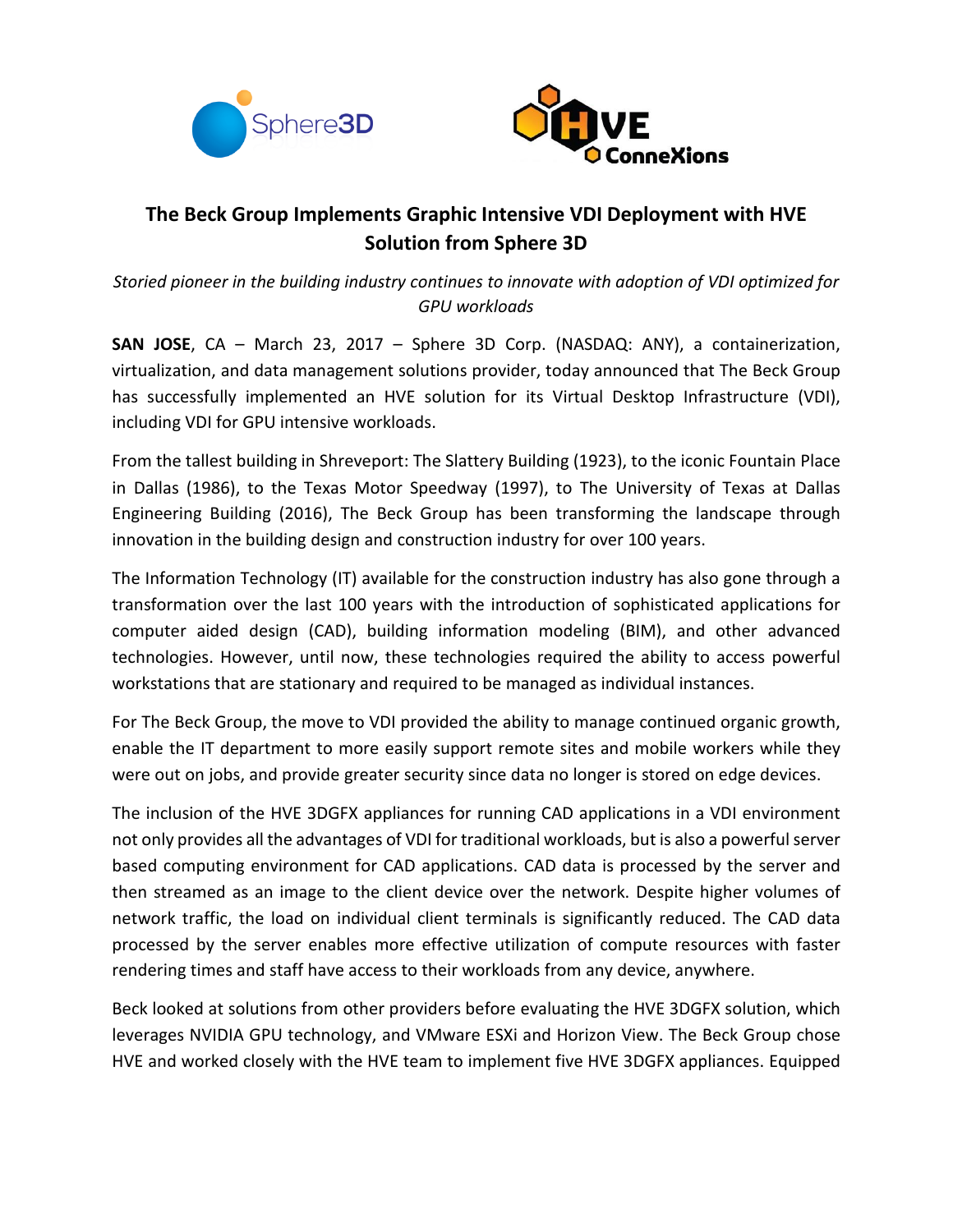with the latest generation Intel processors and powerful NVIDIA Tesla GPU, the HVE appliances deliver excellent performance to meet The Beck Group's stringent VDI needs.

With the initial deployment complete, The Beck Group intends to continue to scale its environment to provide a virtual desktop for 700 users with about a third of them running GPU workloads.

## **Quotes**

"This was something I have wanted to do for a long time here at Beck and until the HVE solution, there was nothing on the market that met our 3D graphical needs or provided a simple, stable VDI environment. I wanted something simple and easy to manage. If it was complicated, it was out of our discussion," stated Bryce Morrow, CIO of Beck Group. "Our testing went flawlessly with our users and the performance and reliability have been exceptional."

Joseph O'Daniel, President of Virtualization and Professional Services at Sphere 3D, stated, "Located in Dallas myself, I can't travel very far without passing a project completed by Beck Group. We are delighted to have the opportunity to provide them with a high availability VDI solution to support their operations and increase staff efficiency as they move into their second centennial of operations in the building industry."

### **About HVE**

HVE ConneXions, recently acquired by Sphere 3D, is a fast-growing technology provider of next generation converged and hyperconverged infrastructure. Its engineering philosophy is dedicated to creating Manageable, Scalable, Reproducible, and Predictable (MSRP) solutions based on proven virtualization technologies running on high-performance, next generation platforms. For more information and technical specifications on the HVE product line, visit [www.hveconnexions.com.](http://www.hveconnexions.com/)

## **About Sphere 3D**

Sphere 3D Corp. (NASDAQ: ANY) delivers containerization, virtualization, and data management solutions via hybrid cloud, cloud and on-premises implementations through its global reseller network and professional services organization. Sphere 3D, along with its wholly owned subsidiaries [Overland](http://www.overlandstorage.com/) Storage, and [Tandberg](http://www.tandbergdata.com/us/) Data, has a strong portfolio of brands, including [HVE](http://www.hveconnexions.com/) [ConneXions](http://www.hveconnexions.com/) and UCX [ConneXions,](http://www.ucxs.net/) dedicated to helping customers achieve their IT goals. For more information, visit [www.sphere3d.com.](http://www.sphere3d.com/) Follow us on Twitter [@Sphere3D,](https://twitter.com/Sphere3D?ref_src=twsrc%25255Etfw) [@overlandstorage,](https://twitter.com/OverlandStorage) and [@tandbergdata](https://twitter.com/@tandbergdata)

#### *Safe Harbor Statement*

This press release contains forward-looking statements that involve risks, uncertainties, and assumptions that are difficult to predict. Actual results and the timing of events could differ materially from those anticipated in such forward-looking statements as a result ofrisks and uncertainties, including the decision by our customers to continue to purchase our products and services; our inability to comply with the covenantsin our credit facilities or to obtain additional debt or equity financing; any increase in our future cash needs; our ability to successfully integrate the UCX and HVE ConneXions business with Sphere 3D's other businesses; our ability to regain compliance with the NASDAQ minimum closing bid price